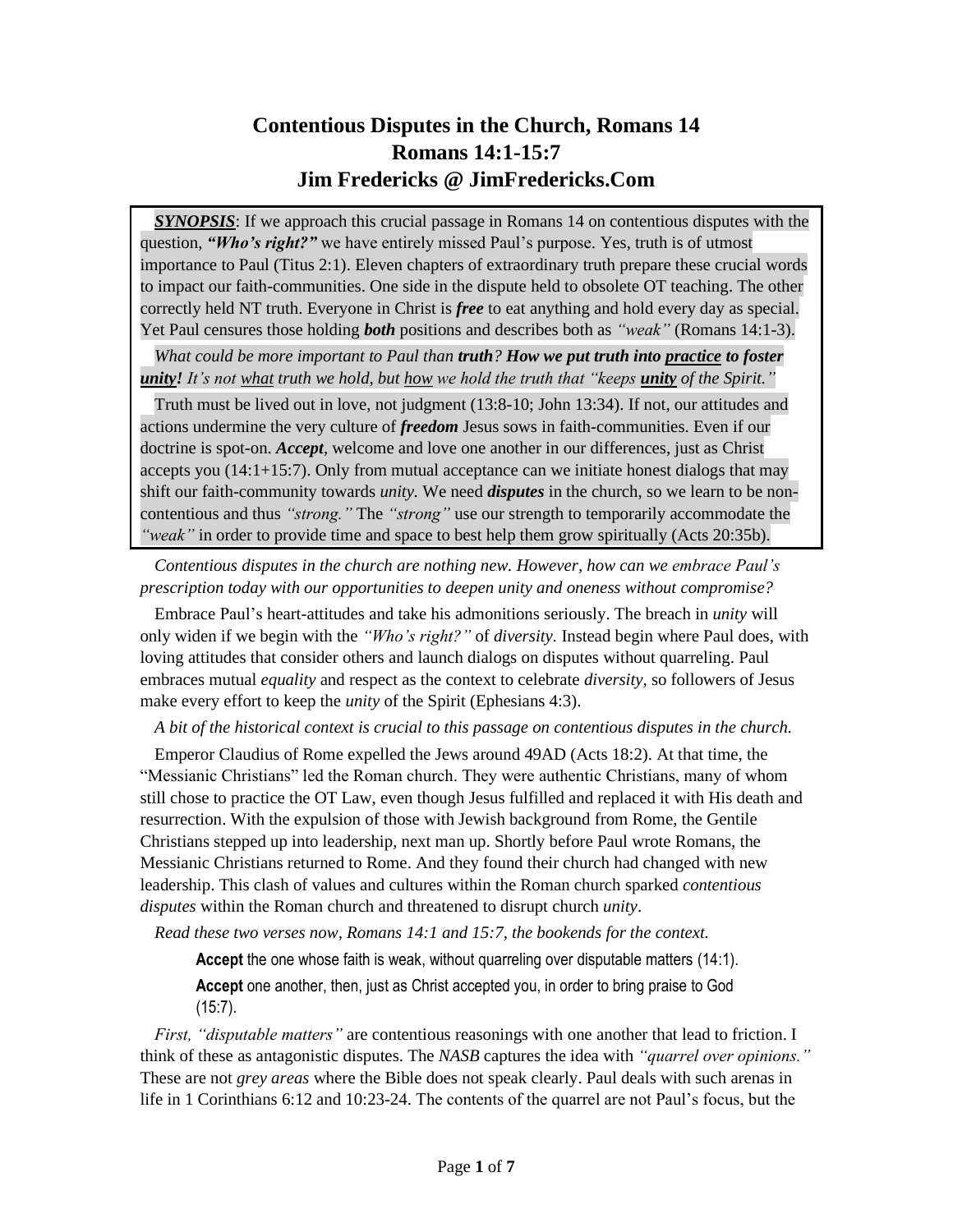quarrels expose attitudes that undermines *unity*. Again to reinforce this, it's not *what* truth we hold, but *how* we hold the truth that Paul corrects. Paul passionately deals with correct doctrine in other passages.

**Do all things without complaining or arguments**; so that you will **prove** yourselves to be blameless and innocent, children of God above reproach in the midst of a crooked and perverse generation… (Philippians 2:14-15, **emphasis**).

In Romans 14:1-15:7, Paul calls the house churches to shine as bright lights in the world! He cares less about the subject of the dispute itself or which side we take. He focuses rather on how we *treat* each other in the church when we differ. Please hold this in creative tension with Paul's high value of how highly Paul values a clear grasp of Biblical truth (2 Timothy 2:15).

Yes, *"God is light"* (1 John 1:5), truth, insight, Reality. John also tells us that *"God is love"* (1 John 4:8+16). We must keep these two in creative *Both/And* tension*.* Paul has already laid out eleven chapters of ground-breaking truth.

Now Paul focused on *how* we hold this truth rather than what truth we hold. The responses of the *"weak"* diminish *unity* and violate love. The *"strong"* strengthen love in a way that releases life and increases unity. Paul aligned himself with Jesus regarding the central role *unity* plays in the Christian community and its witness to the world (John 17:20-23).

# *This passage teaches how to maintain our essential unity in the midst of disputes without compromising either our faith or our testimony to the world.*

*Second, "accept"* conveys the idea of engaging the person, welcoming with an embracing hug. Paul calls us to *"accept"* those who *dispute* with us.

#### *Why?*

Because Jesus welcomes us in love in order to influence towards our highest and best, when we are open (15:7). Jesus *accepted* each where they were, in the midst of differences, yet did not *agree* with all their beliefs and practices. He is our Model. *Acceptance* does not necessarily imply *agreement* but provides a soil for thriving relational growth as we work through our disagreements. Disagreements sharpen our reasoning, actually strengthening *unity*, if neither side is disagreeable.

*Third*, the two examples of their *disputes* are *"food and days"* (14:2+5). Some Messianic Christians still practiced the OT Law, eating only Kosher and holding to the Sabbath as the only day to worship. The others ate anything and celebrated Sunday as resurrection day, or all days equally.

### *Which group do you think felt that they were "right"?*

The law-keepers would fight to the death for their practices and point to the divinely inspired OT. They were certain they were *"right"* and taught this passionately. The Gentile Christians understood what the first century church taught on the danger of law-keeping to please God. They were certain they were theologically *"right"* because Jesus had fulfilled the OT Law (Matthew 5:17).

#### *Who was "right" then, according to the NT?*

Certainly, the *"free to eat anything and celebrate any day group"* was *"right."* Jesus fulfilled the OT Law completely and provides a radically new way to relate with the Father, Son and Spirit (Hebrews 1:1-3; Matthew 5:17).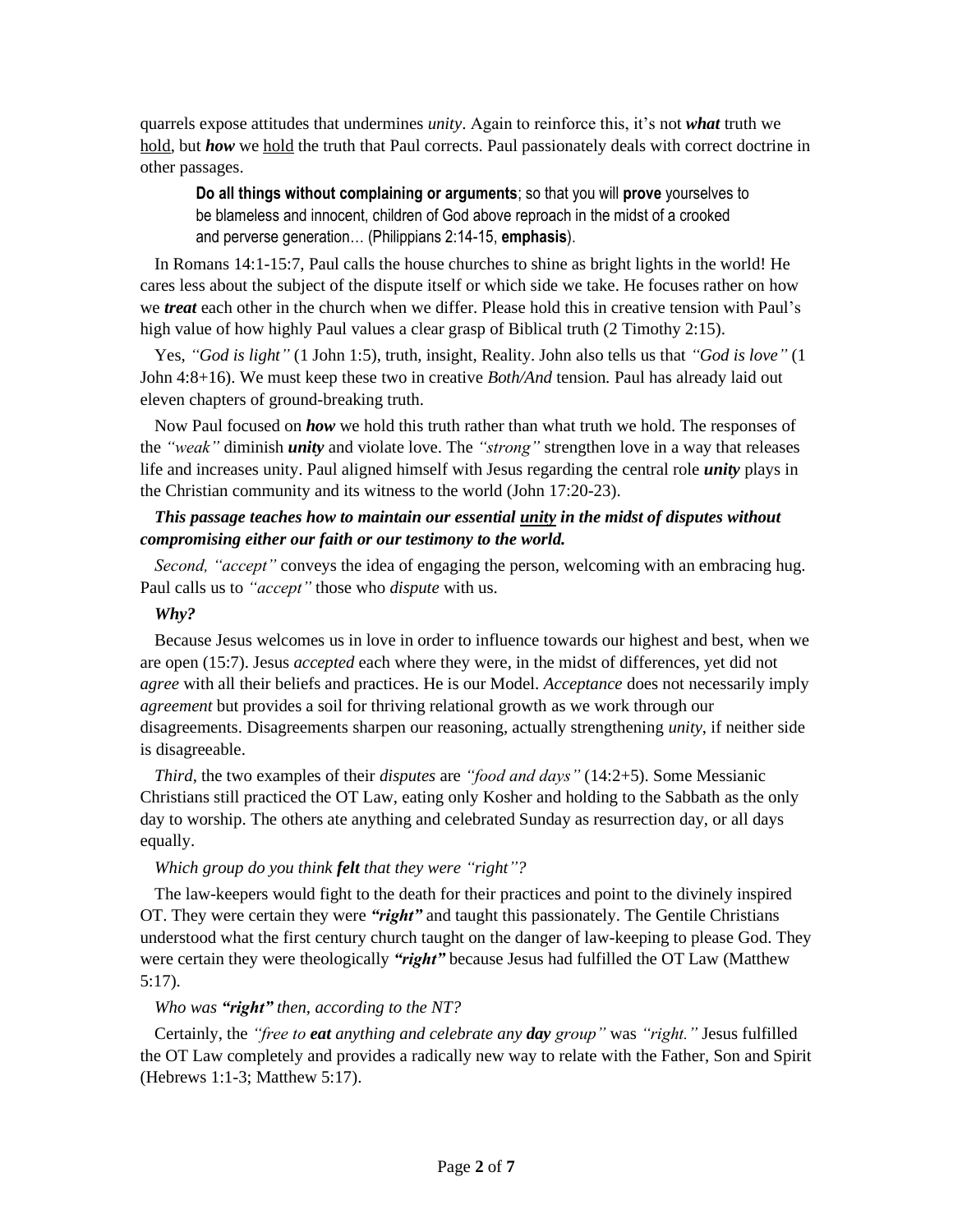Read Jesus exposing the danger of the *"traditions of the elders"* as an interpretive lens for life in Mark 7:5-13. Jesus gave Peter a threefold vision to break off such narrow legalism (Acts 10:9- 16). The 1<sup>st</sup> century church council condemned such law-keeping and provided practical, temporary boundaries (Acts 15). Paul passionately penned Galatians with the primary purpose to overturn law-keeping in his young converts. The outline of the entire book of Hebrews centers around *"Jesus is greater than…"* all the OT. This is an important and clear NT emphasis.

*Who was actually "right," according to Paul and Jesus?*

*NEITHER group was "right." BOTH groups fostered contentious disputes in the church.*

*Two groups focusing on their own "rightness" in the church always arouse contentious disputes that disrupt unity. Unity is crucial because the One who created us is unity in plurality and equality. This focus on "I see it right…end of discussion" is the crux of the error Paul seeks to correct in this passage.*

Romans 14:1-15:7 is *not* about *"right"* and *"wrong,"* culturally or morally, scientifically or theologically. That's living in the world's realm. Jesus brought us a new and better citizenship (Philippians 3:20; 1 Peter 1:11). Jesus calls us to know the nature of this fallen world is like and to be led by the Spirit to love others the way Jesus loves us (John 13:34-35, Galatians 5:14+16a+18+25). When we set our heart on what is clear and crucial (Colossians 3:1-2), we live more like Jesus (Colossians. 3:3-4).

Paul confronts *both* groups (14:3). Both groups feel that their *"right"* position is more crucial than respecting the boundaries and level of faith of the other group and forging *unity*. *Both* factions need changed attitudes and responses.

As important as doctrine is, in Paul's mind as a mature follower of Jesus and mentor, *unity* was more crucial *at the moment* than strong doctrine. Paul focuses on how crucial this is in another passage in Philippians 2:2. Then he follows up his call to unity with *how* to foster *unity*.

Do nothing from selfishness or empty conceit, but with humility consider one another as more important than yourselves; do not merely look out for your own personal interests, but also for the interests of others (Philippians 2:3-4, *NASB*).

Don't push your way to the front; don't sweet-talk your way to the top. Put yourself aside, and help others get ahead. Don't be obsessed with getting your own advantage. Forget yourselves long enough to lend a helping hand (Philippians 2:2b-4, *The Message*).

*Since "God is love," (1 John 4:8+16), how do we treat one another in love fostering unity (not uniformity)?*

Remember, since 12:1 Paul writes to apply truth practically to life. Paul first laid down clear, foundational, essential truth. Now Paul demonstrates how this radical truth must *progressively*  change our lives (*sanctification* for theologs). The key to this passage is: *progressively*. Not everyone in the church at Rome lived from the rich spiritual nutrition available in the thoroughgoing culture of *freedom* that Jesus brought with Him. We are all still in-process.

*So, how do those of us who are freer in Christ (the "strong" in 15:1) relate in love that cultivates unity? How can we best help those who have arenas of life where they are still in bondage?*

With this larger context as background, read Romans 14:1-15:7 again. This time, focus on the healthy community responses Paul describes. The distinction between the *strong* and the *weak*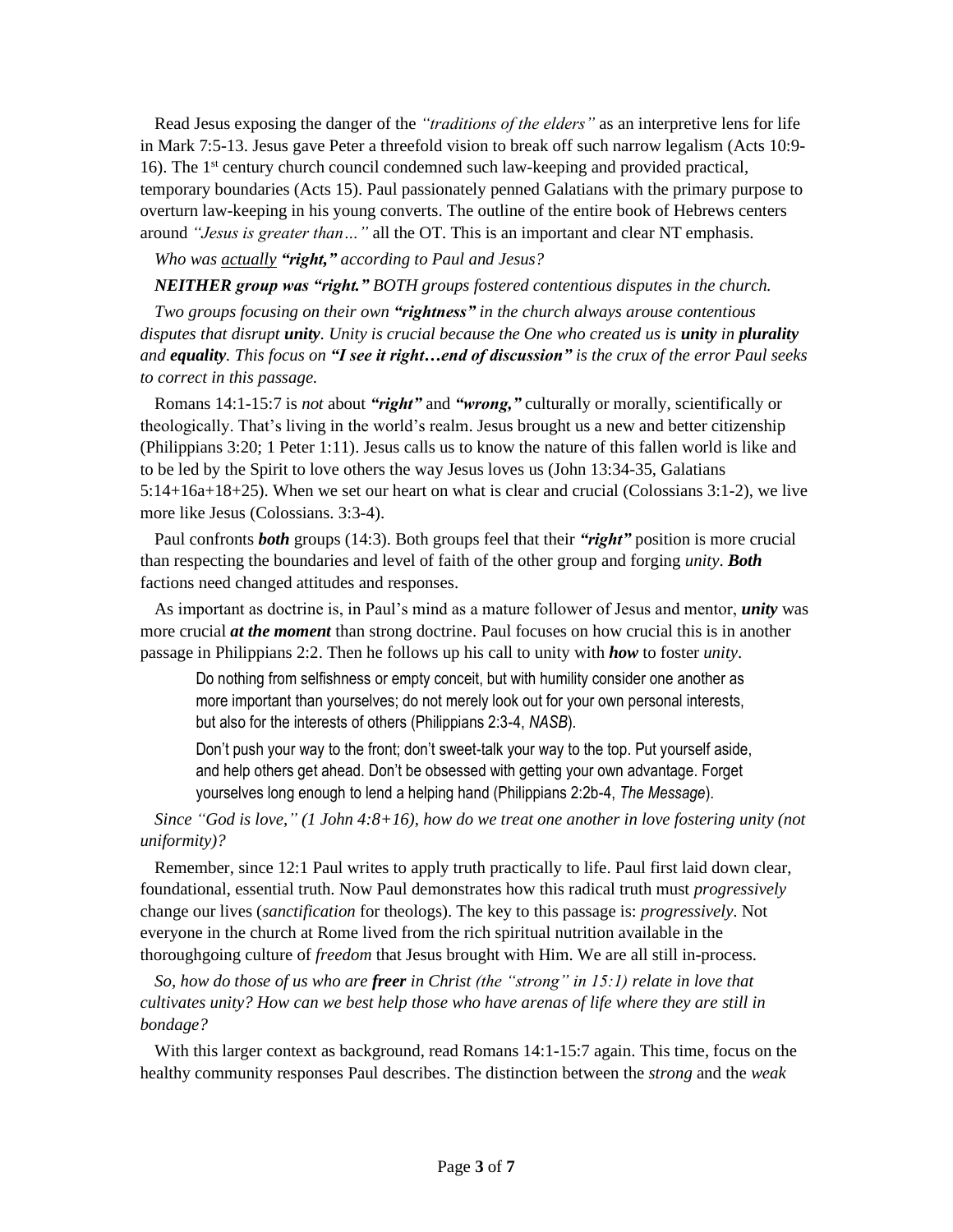has nothing to do with *what* position we hold or even if it is theologically accurate (although I'm into good Bible interpretation).

#### *It's less important what truth we hold than how we hold the truth and express it to others.*

Certainly, *advocate* for NT truth when the other is open, yet first *inquire* into their beliefs with a true listening and accepting heart (James 1:19-20). Yet without conveying any criticism or contempt, judgment or condemnation, dishonoring or despising. The Lord is their Master, not you (Romans 14:4).

With love and consideration for the other, with a willingness to listen without prejudice, and with a desire to change our views as needed, we join Paul as the *strong* (15:1). When we approach them with an agenda fixed in our mind or expressed attitudes that *"we are right and know best"* and they have little or nothing to add, then we mark ourselves as the *weak*.

We are the *weak* if our responses are contentious, even if our theology is spot-on or we lead a large, growing church or have decades of ministry experience behind us. Of course, work hard to know and correctly handle God's Word (2 Timothy 2:15). Also contend for the faith God has given us, yet without being contentious (Jude 3). Healthy doctrine is crucial yet how we *hold* that doctrine is equally crucial. Otherwise, we misrepresent who the Trinity is as perfect *unity*.

Here a few marks I gathered from this passage that indicate why Paul included himself with the strong (15:1, *"we"*). Add others you see as you weigh your personal approach to clashes.

- 1. We live wholeheartedly toward the Lord alone, an audience of One (14:8).
- 2. We don't put a stumbling block in the way of others (14:13+15+19b+20).
- 3. We intentionally sow what leads to peace and mutual upbuilding (14:19).
- 4. We don't condemn ourselves when we are fully convinced in our mind (14:5b+22b).
- 5. We bear with the weaknesses of others to build them up (15:1-2).
- 6. We develop the same mind towards others that Christ Jesus has in order to strengthen unity to bring glory to God (15:5-6).
- 7. We welcome those who are *"disputing"* like Jesus embraces us (15:7), even the contentious ones. Jesus meets each of us where we are and seeks to stretch us towards our highest and best in Him...if we are open. *"As Jesus…so His followers* always seek to bring praise to God alone (15:7; John 13:34).
- 8. We keep our controversial views on contentious *"disputes"* primarily to ourselves (14:22a). We don't need to get in the last word. It's not a debate to win but learning to love others the way Jesus does.

To amplify #8 regarding our society today, it seems that many are driven to share their opinions, almost as a necessity. As Christians, please don't fall into the way of the world, but put weight on Romans 14:22a. This seems often overlooked today in Christian faith-communities.

See ourselves and the world like Paul does, and James and Peter and John…and Jesus. We are not of this world, but His ambassadors sent by our Master into a foreign land to further His work. Our citizenship is in heaven.

It's OK to have opinions and observations. Be very careful which ones we pass along. My observation is that most people only allow us to challenge them a few times. Save these encounters for what's essential *to God*, not urgent *to us* at the time.

• Is this contentious dispute clear and crucial in God's word? Or is it simply our preference or our personal "rights" or our views on a less clear point in the NT?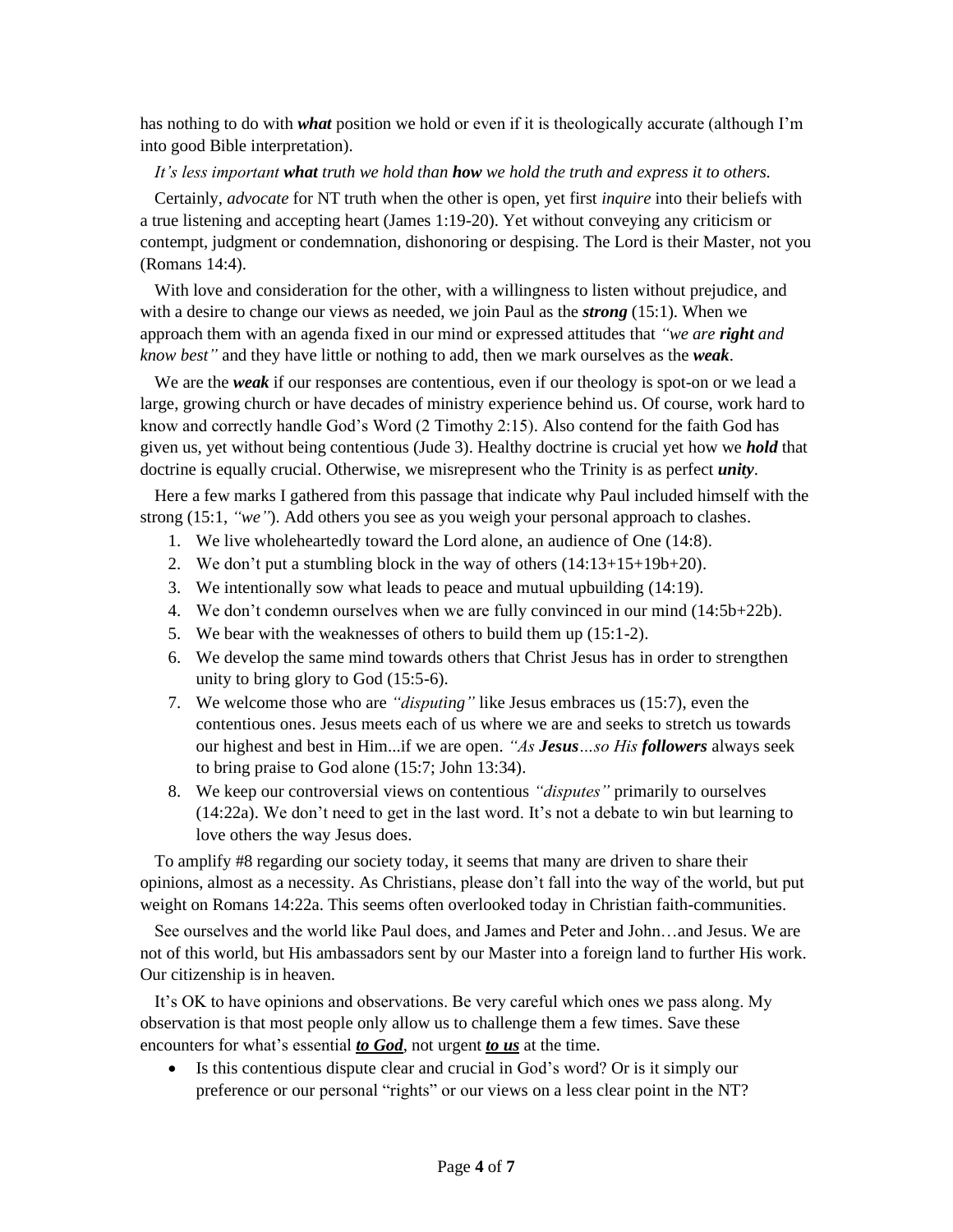- If it's clear and crucial truth, are we holding it in harmony with other truths? Or is this our hobbyhorse, a caricature of truth? A caricature is a description or picture of a person where certain striking characteristics are exaggerated to create a comic or grotesque effect.
- Are the frequencies of our conversations on this truth out of proportion?
- If it's God's truth, where did Jesus speak on this? How clear is our position in the NT letters? Focus on the clear and crucial to further our purpose on our journey to *"be in the world but not of the world"* (John 17:16-19).

*Most people don't care how much we know until they know how much we care…and care for them right where they are.*

If you are in the group of the *strong* (15:1), your life will look like these eight above. If not, you are the *weak*, even if you are *"right."* And it's time to change!

Paul wrote Romans as a *missionary*, *theologian* and *pastor*, calling the church to return to *unity*. The first thing to go when we lift our individual *"rights"* above Jesus' love is peace and joy in the Holy Spirit (14:7). Jesus asserts that such a flawed interpretive lens actually nullifies the impact of Scripture for us (Mark 7:13).

*What do you think some of the 21st century "contentious disputes" are among church members today? Jot them down for yourself.*

As for the man who is a weak believer, welcome him [into your fellowship], but not to criticize his opinions or pass judgment on his scruples or perplex him with discussions (Romans 14:1, *Amplified*).

Jesus accepts and welcomes each and every person in love where we currently are. If a person is not convinced that we have their well-being on our heart, most become unteachable from us. Jesus loves us too much to leave us where we are, so influences towards our highest and best, according to our openness (15:7). This "best" includes a clearer grasp of Biblical truth. If you doubt this, please read the Gospel of John through with this statement in mind. Decide for yourself.

# *However, what if the other person is not open to dialog without disputing?*

Respect their "stop sign" (Proverbs 9:7-10; Matthew 7:6). Practice Paul's eighth point above and keep it to ourselves (Romans 14:22a). It's above our pay grade to *decide* for others what to believe or to force our beliefs on others, even when we believe we are *"right"* (14:4+5b). If the other is not open, nothing we say impacts. It's *not* the truth *I* believe that frees the other, but only the truth that the other both receives and practices (John 8:31-32).

If *either* or *both* camps see the *dispute* as an area of Christian freedom or as unimportant to us, most of us would not *dispute*. So, how do we approach others when we believe they are caught in something harmful and appear to be blind to it? Paul gives us wise counsel in one of his leadership letters. The context is a believer trapped by the devil, like those who practice lawkeeping to please God.

Don't have anything to do with foolish and stupid arguments, because you know they produce quarrels. And the Lord's servant must not be quarrelsome but must be kind to everyone, able to teach, not resentful. Opponents must be gently instructed, in the hope that God will grant them repentance leading them to a knowledge of the truth, and that they will come to their senses and escape from the trap of the devil, who has taken them captive to do his will (2 Timothy 2:23-26).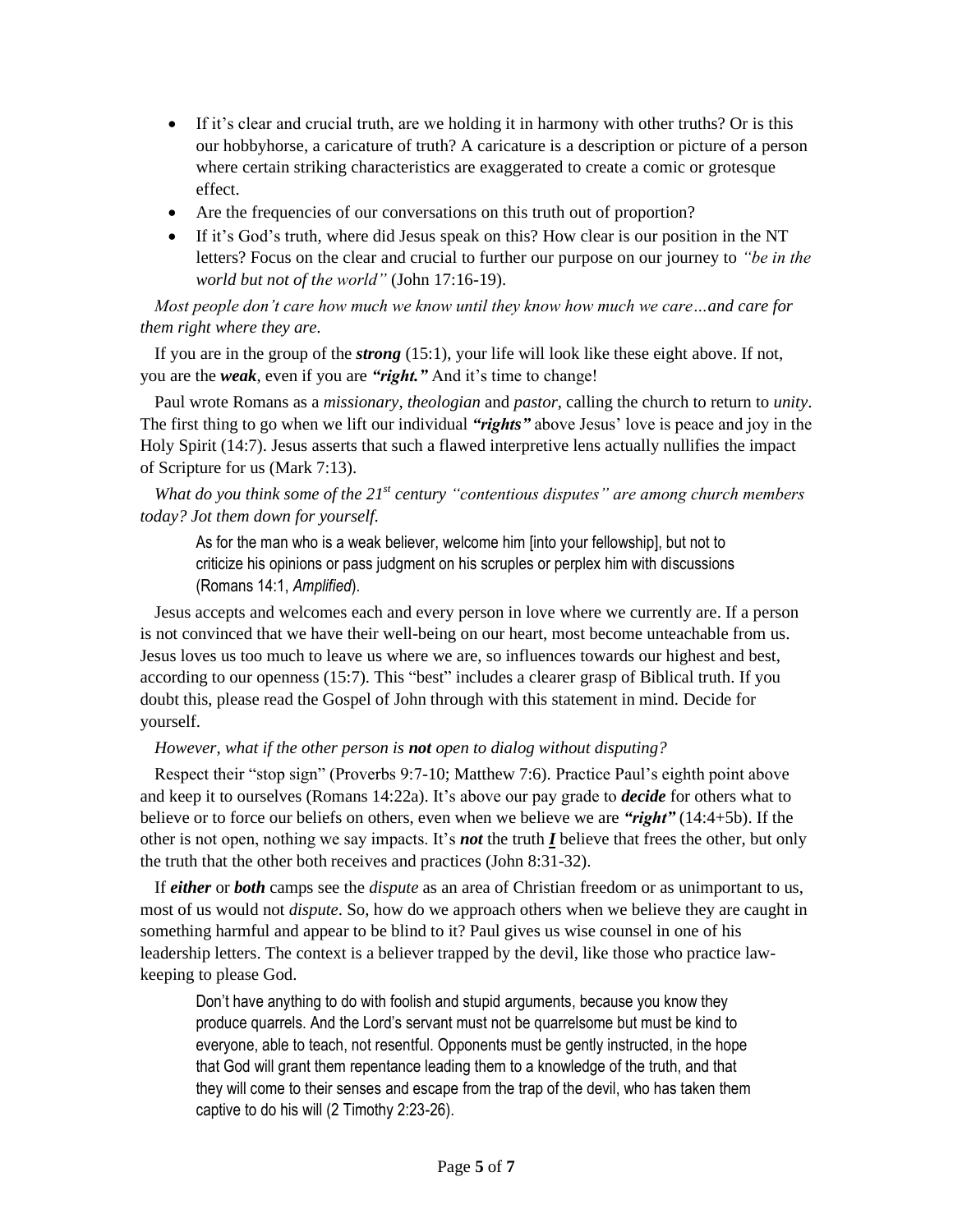### *Take each phrase and word and examine it as a gem to embrace.*

In the church, we truly need *"disputes"* so we can learn to listen to and love those who think differently from us *without quarreling*. Anyone can love those who love them (Luke 6:31-36). The world needs to visibly see the supernatural love in the community of faith. It's not uniformity keeping us together, but a *unity* forged by the Spirit that freely *"disagrees without being disagreeable."*

If we drink of the world's cool-aid that focuses on *diversity* and differences, contentious *disputes* break out. Instead, begin with our *equality* as image-bearers who respect the other. Then dialog openly and kindly about our *differences* so we broaden understanding and deepen *unity* and oneness.

#### *What if their view in this dispute is clearly sinful?*

Well, that actually describes the Messianic Christians in this passage to a tee! They are still stuck in OT law-keeping. Jesus, Paul and the 1st century church spoke strongly against this.

- The Sermon on the Mount, chapter 5.
- Mark 2 with old/new cloth and wineskins.
- Mark 7:5-13 confronting His disciples that law-keeping "nullifies Scripture."
- To Peter after the resurrection in Acts 10 with the threefold vision.
- Paul wrote an entire book to free Christians from law-keeping (Galatians).
- The first church council in Acts 15 focused on freeing the church from law-keeping to please God, whether for salvation or for sanctification.

These law-keepers misunderstood the freedom Jesus brought. Still Jesus says not to run their "stop sign" to correct them beyond the level of their current faith (Matthew 7:6 with 3-5), even though they might be wrong. God is their Master (14:3-4), not you. It's His timing, not what you choose to force on the person. You come alongside, accept them and serve their highest and best, like Jesus does with you.

# *Please reread the eight positive responses above again now.*

I also see two behaviors and attitudes that Paul commands them to *stop*. Stop *judging* (14:3,4,10, 13; looking down on the other) and *stop* showing *contempt* (14:3, 10; despising, dishonoring). *"I'm "right" which makes you wrong unless you agree with me."* Some overwhelm others with *judgment* through rhetoric or passion, according to how they are wired. Or show *contempt* with the "friendly" chuckle, seeking to shame others with, *"You don't still believe that, do you?"* Even if it may be subtle, or even couched in pious sounding words like righteous indignation. Both attitudes break *unity* in community, especially when it comes from leaders with the powerful influence their position brings.

Jesus teaches His followers that *unity* is the most powerful proof of the Father's love to a lost world (John 17:20-23). In Paul's description of the glory of the church on earth, Ephesians, Paul gave a seven-fold repetition of *unity* involving all three Members of the Godhead. Our Family-of-Three calls His people to be *"diligent to preserve the unity of the Spirit in the bond of peace"*  (Ephesians 4:3-6). An underlying theme in one of the greatest pieces of literature ever written, Romans, is unity in the local church.

Please don't do the least thing to undermine the very *unity* that Jesus created His church to display (Matthew 16:18). I want to love all that Jesus loves, and He loves the whole church, even those whose doctrine may be off (as if *any* church or person has perfect, spot-on doctrine in every